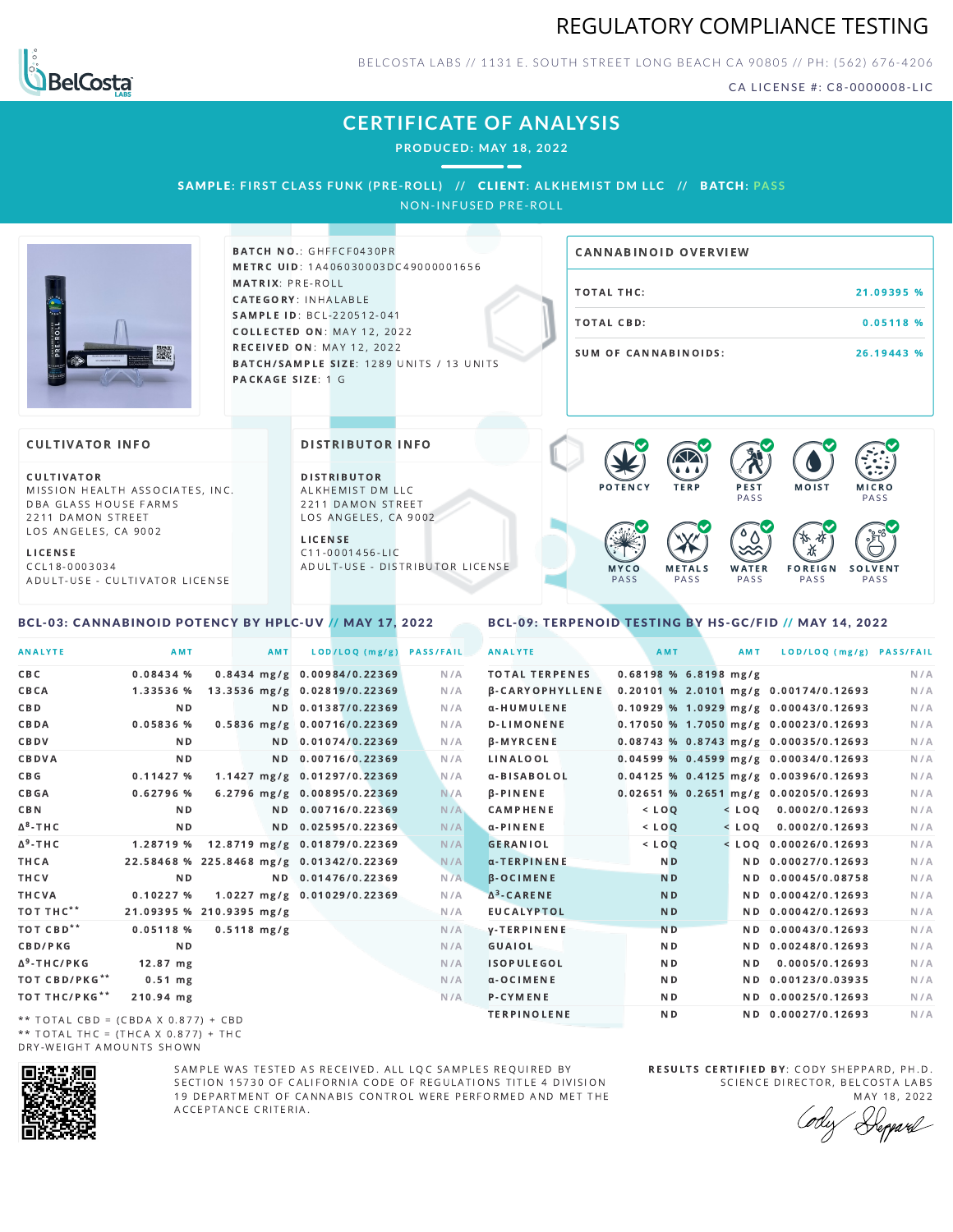# REGULATORY COMPLIANCE TESTING

### <span id="page-1-0"></span>BCL-13: PESTICIDE TESTING BY GC/MS // MAY 15, 2022

| <b>ANALYTE</b>         | LIMIT         | AMT (µg/g)     | LOD/LOQ (µg/g)  | <b>PASS/FAIL</b> |
|------------------------|---------------|----------------|-----------------|------------------|
| <b>CAPTAN</b>          | $0.7 \mu g/g$ | N <sub>D</sub> | 0.03064/0.0928  | <b>PASS</b>      |
| CHLORDANE              | Any amt       | N D            |                 | <b>PASS</b>      |
| <b>CHLORDANE CIS</b>   |               | ND.            | 0.01083/0.03285 | N/A              |
| <b>CHLORDANE TRANS</b> |               | N <sub>D</sub> | 0.01037/0.03134 | N/A              |
| <b>CHLORFENAPYR</b>    | Any amt       | N D            | 0.02336/0.07072 | <b>PASS</b>      |

| <b>ANALYTE</b>                      | LIMIT         | AMT (µg/g) | LOD/LOQ (µg/g)  | <b>PASS/FAIL</b> |
|-------------------------------------|---------------|------------|-----------------|------------------|
| <b>CHLORPYRIFOS</b>                 | Any amt       | N D        | 0.01089/0.03309 | <b>PASS</b>      |
| <b>DICHLORVOS</b>                   | Any amt       | N D        | 0.01148/0.03478 | <b>PASS</b>      |
| <b>METHYL PARATHION</b>             | Any amt       | N D        | 0.01317/0.0399  | PASS             |
| PENTACHLORONI-<br><b>TROBENZENE</b> | $0.1 \mu g/g$ | ND.        | 0.01369/0.04153 | <b>PASS</b>      |
|                                     |               |            |                 |                  |

### BCL-05: RESIDUAL PESTICIDE ANALYSIS BY LC-MS/MS ESI // MAY 15, 2022

| <b>ANALYTE</b>             |               | LIMIT AMT $(\mu g/g)$ | LOD/LOQ (µg/g) | <b>PASS/FAIL</b> | <b>ANALYTE</b>          |               | LIMIT AMT (µg/g) | LOD/LOQ (µg/g) PASS/FAIL |      |
|----------------------------|---------------|-----------------------|----------------|------------------|-------------------------|---------------|------------------|--------------------------|------|
| ABAMECTIN                  | $0.1 \mu g/g$ | N D                   | 0.01153/0.04   | PASS             | <b>METALAXYL</b>        | $2 \mu g/g$   | N D              | 0.00503/0.02             | PASS |
| <b>ACEPHATE</b>            | $0.1 \mu g/g$ | N D                   | 0.00368/0.02   | PASS             | <b>METHIOCARB</b>       | Any amt       | N D              | 0.00503/0.02             | PASS |
| ACEQUINOCYL                | $0.1 \mu g/g$ | N D                   | 0.00417/0.02   | PASS             | METHOMYL                | 1 $\mu$ g/g   | N D              | 0.00494/0.02             | PASS |
| ACETAMIPRID                | $0.1 \mu g/g$ | N D                   | 0.00464/0.02   | PASS             | <b>MEVINPHOS</b>        | Any amt       | N D              |                          | PASS |
| <b>ALDICARB</b>            | Any amt       | N D                   | 0.01109/0.04   | PASS             | <b>MEVINPHOSI</b>       |               | N D              | 0.00163/0.0084           | N/A  |
| <b>AZOXYSTROBIN</b>        | $0.1 \mu g/g$ | N D                   | 0.00639/0.02   | PASS             | <b>MEVINPHOS II</b>     |               | N D              | 0.00542/0.0316           | N/A  |
| <b>BIFENAZATE</b>          | $0.1 \mu g/g$ | N D                   | 0.00355/0.02   | PASS             | <b>MYCLOBUTANIL</b>     | $0.1 \mu g/g$ | N D              | 0.00867/0.04             | PASS |
| <b>BIFENTHRIN</b>          | $3 \mu g/g$   | N D                   | 0.00473/0.04   | PASS             | <b>NALED</b>            | $0.1 \mu g/g$ | N D              | 0.00328/0.02             | PASS |
| <b>BOSCALID</b>            | $0.1 \mu g/g$ | N D                   | 0.00494/0.02   | PASS             | OXAMYL                  | $0.5 \mu g/g$ | N D              | 0.00455/0.02             | PASS |
| <b>CARBARYL</b>            | $0.5 \mu g/g$ | N D                   | 0.00295/0.02   | PASS             | <b>PACLOBUTRAZOL</b>    | Any amt       | N D              | 0.00714/0.04             | PASS |
| CARBOFURAN                 | Any amt       | N D                   | 0.00613/0.02   | PASS             | PERMETHRIN              | $0.5 \mu g/g$ | N D              |                          | PASS |
| CHLORANTRANIL-             | $10 \mu g/g$  | N D                   | 0.00697/0.04   | PASS             | PERMETHRIN CIS          |               | ND.              | 0.00237/0.0082           | N/A  |
| <b>IPROLE</b>              |               |                       |                |                  | PERMETHRIN TRANS        |               |                  | ND 0.00245/0.0118        | N/A  |
| <b>CLOFENTEZINE</b>        | $0.1 \mu g/g$ | ND.                   | 0.0054/0.02    | PASS             | <b>PHOSMET</b>          | $0.1 \mu g/g$ | N D              | 0.0043/0.02              | PASS |
| COUMAPHOS                  | Any amt       | N D                   | 0.00215/0.02   | <b>PASS</b>      | PIPERONYLBUTO-          | $3 \mu g/g$   | N D              | 0.00247/0.02             | PASS |
| CYFLUTHRIN                 | $2 \mu g/g$   | 0.2405                | 0.05508/0.2    | <b>PASS</b>      | XIDE                    |               |                  |                          |      |
| <b>CYPERMETHRIN</b>        | $1 \mu g/g$   | N D                   | 0.00556/0.04   | PASS             | <b>PRALLETHRIN</b>      | $0.1 \mu g/g$ | N D              | 0.00392/0.02             | PASS |
| <b>DAMINOZIDE</b>          | Any amt       | N D                   | 0.00227/0.04   | PASS             | PROPICONAZOLE           | $0.1 \mu g/g$ | N D              | 0.0024/0.02              | PASS |
| DIAZINON                   | $0.1 \mu g/g$ | N D                   | 0.00487/0.02   | <b>PASS</b>      | <b>PROPOXUR</b>         | Any amt       | N D              | 0.00374/0.02             | PASS |
| <b>DIMETHOATE</b>          | Any amt       | N D                   | 0.00354/0.02   | PASS             | <b>PYRETHRINS</b>       | $0.5 \mu g/g$ | N D              |                          | PASS |
| <b>DIMETHOMORPH</b>        | $2 \mu g/g$   | N D                   |                | PASS             | PYRETHRINS PYRETHRIN I  |               | ND.              | 0.00726/0.04             | N/A  |
| <b>DIMETHOMORPH I</b>      |               | N D                   | 0.00109/0.0078 | N/A              | PYRETHRINS PYRETHRIN II |               |                  | ND 0.00754/0.02284       | N/A  |
| <b>DIMETHOMORPH II</b>     |               | N D                   | 0.0015/0.0122  | N/A              | <b>PYRIDABEN</b>        | $0.1 \mu g/g$ | N D              | 0.0034/0.02              | PASS |
| <b>ETHOPROPHOS</b>         | Any amt       | N D                   | 0.0041/0.02    | <b>PASS</b>      | <b>SPINETORAM</b>       | $0.1 \mu g/g$ | N D              |                          | PASS |
| <b>ETOFENPROX</b>          | Any amt       | ND.                   | 0.00274/0.02   | <b>PASS</b>      | <b>SPINETORAM J</b>     |               | N D              | 0.00329/0.016            | N/A  |
| ETOXAZOLE                  | $0.1 \mu g/g$ | N D                   | 0.00385/0.02   | PASS             | <b>SPINETORAM L</b>     |               | ND               | 0.00157/0.016            | N/A  |
| <b>FENHEXAMID</b>          | $0.1 \mu g/g$ | N D                   | 0.01055/0.02   | PASS             | <b>SPINOSAD</b>         | $0.1 \mu g/g$ | N D              |                          | PASS |
| <b>FENOXYCARB</b>          | Any amt       | N D                   | 0.00175/0.02   | <b>PASS</b>      | SPINOSAD A              |               |                  | ND 0.00205/0.01438       | N/A  |
| <b>FENPYROXIMATE</b>       | $0.1 \mu g/g$ | N D                   | 0.00481/0.02   | PASS             | SPINOSAD D              |               |                  | ND 0.00104/0.00498       | N/A  |
| <b>FIPRONIL</b>            | Any amt       | N D                   | 0.00478/0.02   | PASS             | <b>SPIROMESIFEN</b>     | $0.1 \mu g/g$ | N D              | 0.00944/0.04             | PASS |
| FLONICAMID                 | $0.1 \mu g/g$ | N D                   | 0.00398/0.02   | PASS             | SPIROTETRAMAT           | $0.1 \mu g/g$ | N D              | 0.00208/0.02             | PASS |
| FLUDIOXONIL                | $0.1 \mu g/g$ | N D                   | 0.01369/0.04   | PASS             | <b>SPIROXAMINE</b>      | Any amt       | N D              | 0.00344/0.02             | PASS |
| HEXYTHIAZOX                | $0.1 \mu g/g$ | N D                   | 0.00297/0.02   | PASS             | <b>TEBUCONAZOLE</b>     | $0.1 \mu g/g$ | N D              | 0.00816/0.04             | PASS |
| IMAZALIL                   | Any amt       | N D                   | 0.0056/0.02    | PASS             | <b>THIACLOPRID</b>      | Any amt       | N D              | 0.0039/0.02              | PASS |
| <b>IMIDACLOPRID</b>        | $5 \mu g/g$   | N D                   | 0.00645/0.02   | PASS             | <b>THIAMETHOXAM</b>     | $5 \mu g/g$   | N D              | 0.00358/0.02             | PASS |
| <b>KRESOXIM-</b><br>METHYL | $0.1 \mu g/g$ | N D                   | 0.00339/0.02   | PASS             | TRIFLOXYSTROB-<br>ΙN    | $0.1 \mu g/g$ | N D              | 0.00421/0.02             | PASS |